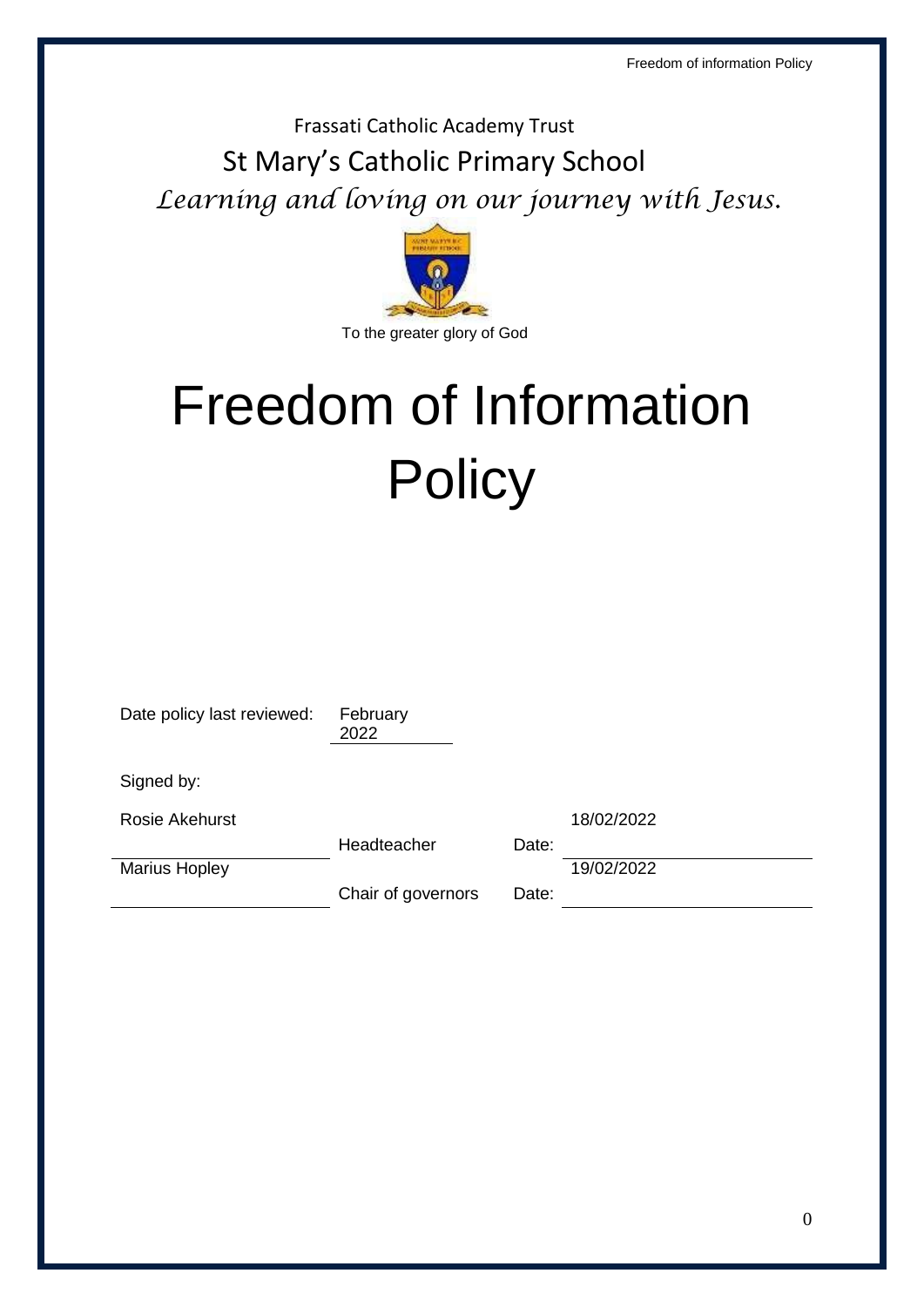**This is St Mary's Catholic Primary School's Publication Scheme on information available under the Freedom of Information Act 2000**

*The governing body is responsible for maintenance of this scheme.*

# **1. Introduction: what a publication scheme is and why it has been developed**

One of the aims of the Freedom of Information Act 2000 (which is referred to as FOIA in the rest of this document) is that public authorities, including all maintained schools, should be clear and proactive about the information they will make public.

To do this we must produce a publication scheme, setting out:

- The classes of information which we publish or intend to publish;
- The manner in which the information will be published; and
- Whether the information is available free of charge or on payment.

The scheme covers information already published and information which is to be published in the future. All information in our publication scheme is available in paper form. Some information which we hold may not be made public, for example personal information. This publication scheme conforms to the model scheme for schools approved by the Information Commissioner.

#### **2. Aims and Objectives**

The school aims to:

• enable every child to fulfil their learning potential, with education that meets the needs of each child,

• help every child develop the skills, knowledge and personal qualities needed for life and work, and this publication scheme is a means of showing how we are pursuing these aims.

#### **3. Categories of information published**

The publication scheme guides you to information which we currently publish (or have recently published) or which we will publish in the future. This is split into categories of information known as 'classes'.

These are contained in section 6 of this scheme. The classes of information that we undertake to make available are organised into four broad topic areas: School Prospectus – information published in the school prospectus.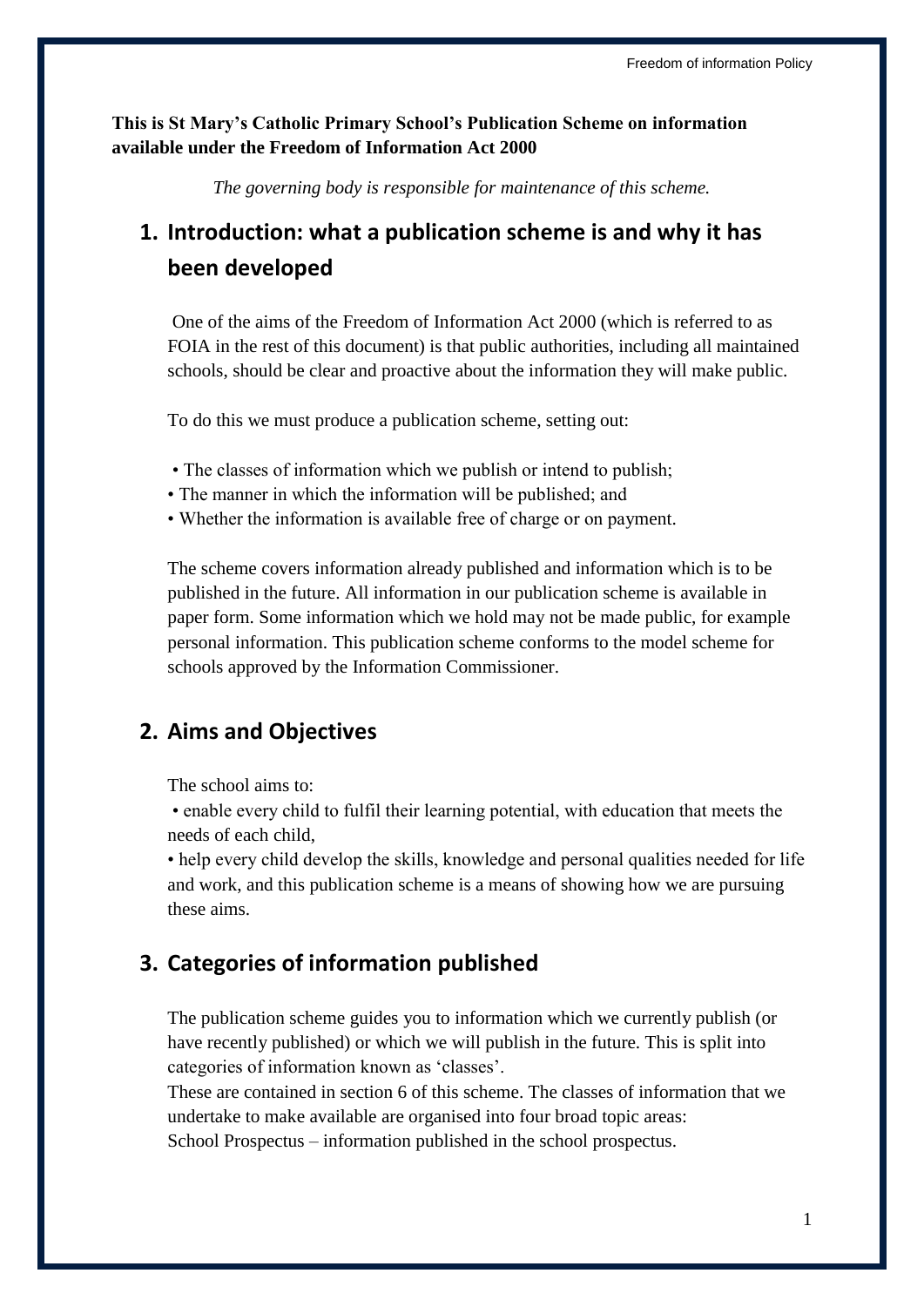Governors' Documents – information published in the Governors Annual Report and in other governing body documents.

Pupils & Curriculum – information about policies that relate to pupils and the school curriculum.

School Policies and other information related to the school - information about policies that relate to the school in general.

#### **4. How to request information**

If you require a paper version of any of the documents within the scheme, please contact the school by telephone, email, or letter.

Contact details are set out below. Tel: 01628 622570

E-Mail: [office@stmarys-maidenhead.org.uk](mailto:office@stmarys-maidenhead.org.uk)

Contact Address: St Mary's Catholic Primary School, Cookham Rd, Maidenhead SL6 7EG

To help us process your request quickly, please clearly mark any correspondence "PUBLICATION SCHEME REQUEST".

If the information you're looking for isn't available via the scheme you can still contact the school to ask if we have it.

# **5. Paying for information**

Single copies of information covered by this publication are provided free unless stated otherwise in section 6 If your request means that we have to do a lot of photocopying or printing, or pay a large postage charge, or is for a priced item such as some printed publications or videos we will let you know the cost before fulfilling your request. Where there is a charge this will be indicated by a £ sign in the description box. If we send it via e-mail there would be no charge.

# **6. Classes of Information Currently Published**

School Prospectus – this section sets out information published in the school prospectus.

| Class      | Description                                                           |
|------------|-----------------------------------------------------------------------|
| School     | Class Description School Prospectus £ The statutory contents of the   |
| Prospectus | school prospectus are as follows, (other items may be included in the |
|            | prospectus at the school's discretion):                               |
|            | • the name, address and telephone number of the school, and the       |
|            | type of school                                                        |
|            | • the names of the head teacher and chair of governors                |
|            | • information on the school policy on admissions                      |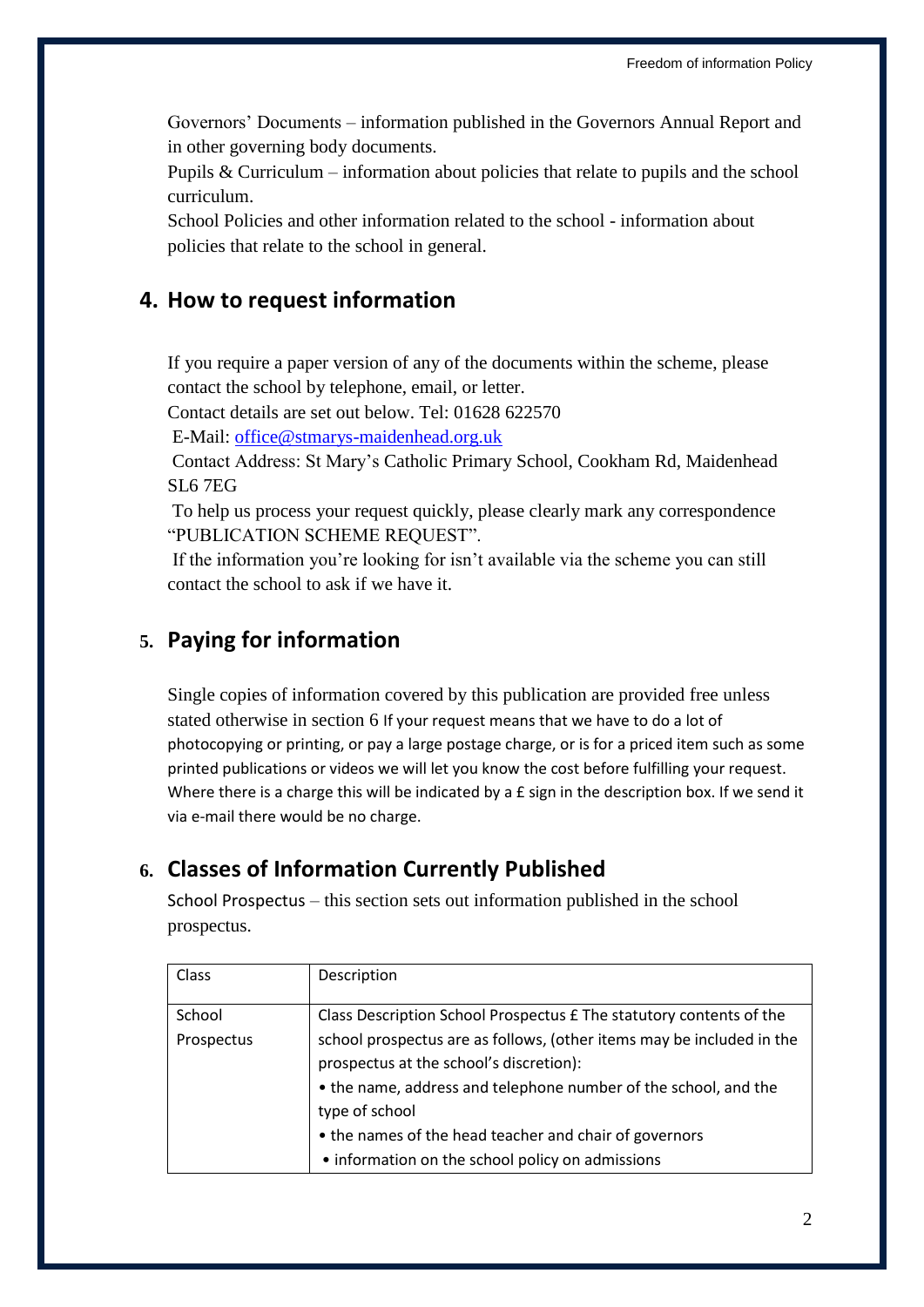| • a statement of the school's ethos and values                        |
|-----------------------------------------------------------------------|
| • details of any affiliations with a particular religion or religious |
| denomination, the religious education provided, parents' right to     |
| withdraw their child from religious education and collective worship  |
| and the alternative provision for those pupils                        |
| • information about the school's policy on providing for pupils with  |
| special educational needs                                             |
| • number of pupils on roll and rates of pupils' authorised and        |
| unauthorised absences                                                 |
| • National Curriculum assessment results for appropriate Key Stages,  |
| with national summary figures                                         |
| • the arrangements for visits to the school by prospective parents    |
|                                                                       |

| Class              | Description                                                           |
|--------------------|-----------------------------------------------------------------------|
| Instrument of      | • The name of the school                                              |
| Government         | • The category of the school                                          |
|                    | • The name of the governing body                                      |
|                    | • The manner in which the governing body is constituted               |
|                    | . The term of office of each category of governor if less than 4      |
|                    | vears                                                                 |
|                    | • The name of any body entitled to appoint any category of            |
|                    | governor                                                              |
|                    | • Details of any trust                                                |
|                    | • If the school has a religious character, a description of the ethos |
|                    | • The date the instrument takes effect                                |
| Minutes 1 of       | £ Agreed minutes of meetings of the governing body and its            |
| meeting of the     | committees [current and last full academic school year]               |
| governing body     |                                                                       |
| and its committees |                                                                       |

Pupils & Curriculum Policies - This section gives access to information about policies that relate to pupils and the school curriculum. All of these policies are available on the school website [www.stmarys-maidenhead.org.uk](http://www.stmarys-maidenhead.org.uk/)

| Class                    | Description                                                                                                                                                                                       |
|--------------------------|---------------------------------------------------------------------------------------------------------------------------------------------------------------------------------------------------|
| Home - school agreement  | Statement of the school's aims and values, the<br>school's responsibilities, the parental<br>responsibilities and the school's expectations<br>of its pupils for example homework<br>arrangements |
| <b>Curriculum Policy</b> | £ Statement on following the policy for the<br>secular curriculum subjects and religious<br>education and schemes of work and syllabuses<br>currently used by the school                          |
| Sex Education Policy     | £ Statement of policy with regard to sex and<br>relationship education                                                                                                                            |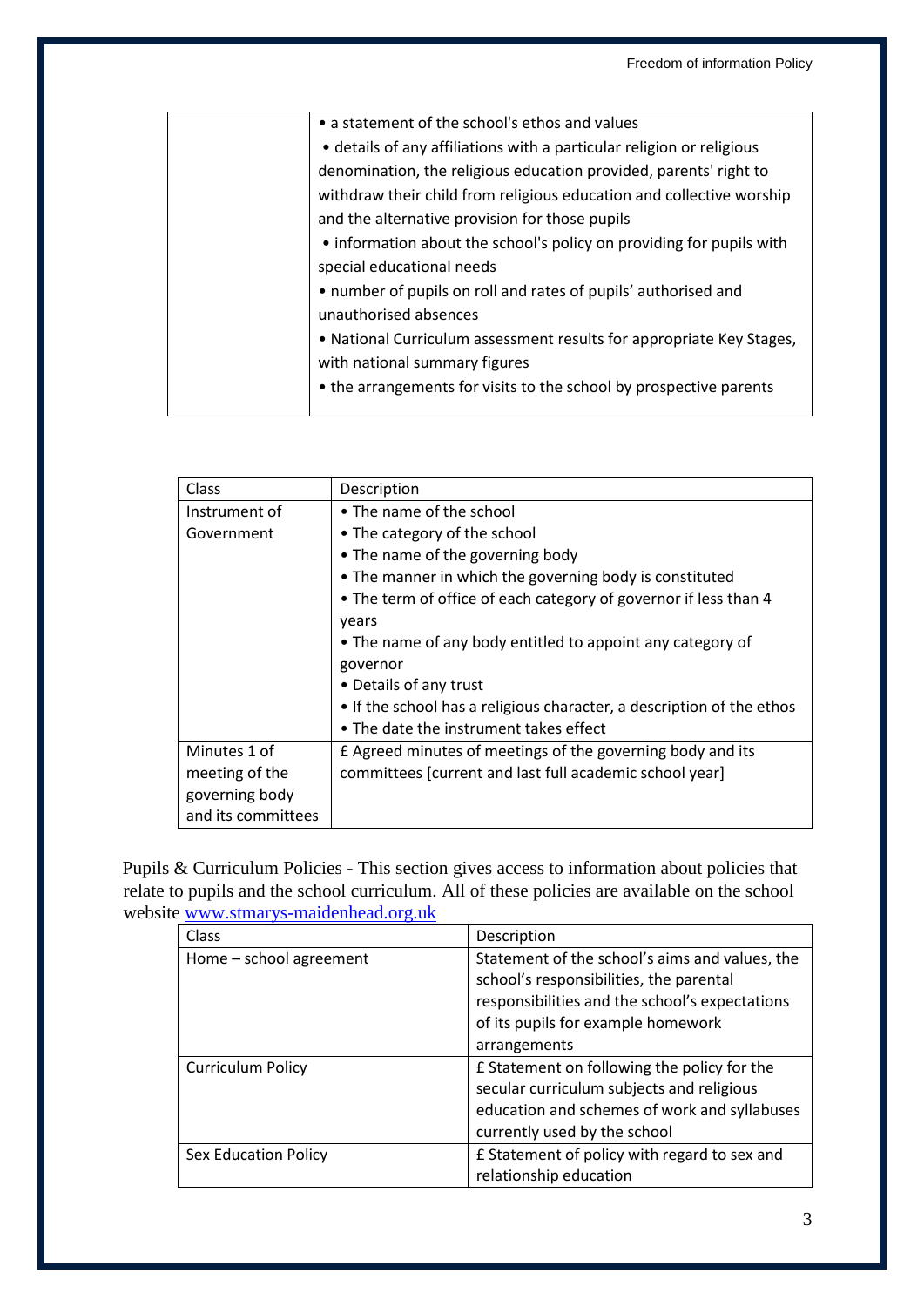| <b>Special Education Needs Policy</b>  | Information about the school's policy on<br>providing for pupils with special educational<br>needs                                                                                                             |
|----------------------------------------|----------------------------------------------------------------------------------------------------------------------------------------------------------------------------------------------------------------|
| <b>Accessibility Plans</b>             | Plan for increasing participation of disabled<br>pupils in the school's curriculum, improving<br>the accessibility of the physical environment<br>and improving delivery of information to<br>disabled pupils. |
| <b>Equality Policy</b>                 | £ Statement of policy for promoting race<br>equality                                                                                                                                                           |
| Collective Worship                     | £ Statement of arrangements for the required<br>daily act of collective worship                                                                                                                                |
| Child Protection & Safeguarding Policy | £ Statement of policy for safeguarding and<br>promoting welfare of pupils at the school.                                                                                                                       |
| Pupil Discipline.                      | Statement of general principles on behaviour<br>and discipline and of measures taken by the<br>head teacher to prevent bullying                                                                                |

School Policies and other information related to the school - This section gives access to information about policies that relate to the school in general.

| Class                                   | Description                                      |
|-----------------------------------------|--------------------------------------------------|
| Published reports of Ofsted referring   | £ Published report of the last inspection of the |
| expressly to the school                 | school and the summary of the report and         |
|                                         | where appropriate inspection reports of          |
|                                         | religious education in those schools designated  |
|                                         | as having a religious character                  |
| Post-Ofsted inspection action plan      | £ A plan setting out the actions required        |
|                                         | following the last Ofsted inspection and where   |
|                                         | appropriate an action plan following             |
|                                         | inspection of religious education where the      |
|                                         | school is designated as having a religious       |
|                                         | character                                        |
| <b>Charging and Remissions Policies</b> | £ A statement of the school's policy with        |
|                                         | respect to charges and remissions for any        |
|                                         | optional extra or board and lodging for which    |
|                                         | charges are permitted, for example school        |
|                                         | publications, music tuition, trips               |
| School session times and term dates     | Details of school session and dates of school    |
|                                         | terms and holidays                               |
| Health and Safety Policy and risk       | £ Statement of general policy with respect to    |
| assessment                              | health and safety at work of employees (and      |
|                                         | others) and the organisation and                 |
|                                         | arrangements for carrying out the policy         |
| Complaints procedure                    | Statement of procedures for dealing with         |
|                                         | complaints                                       |
| Performance Management of Staff         | £ Statement of procedures adopted by the         |
|                                         | governing body relating to the performance       |
|                                         | management of staff and the annual report of     |